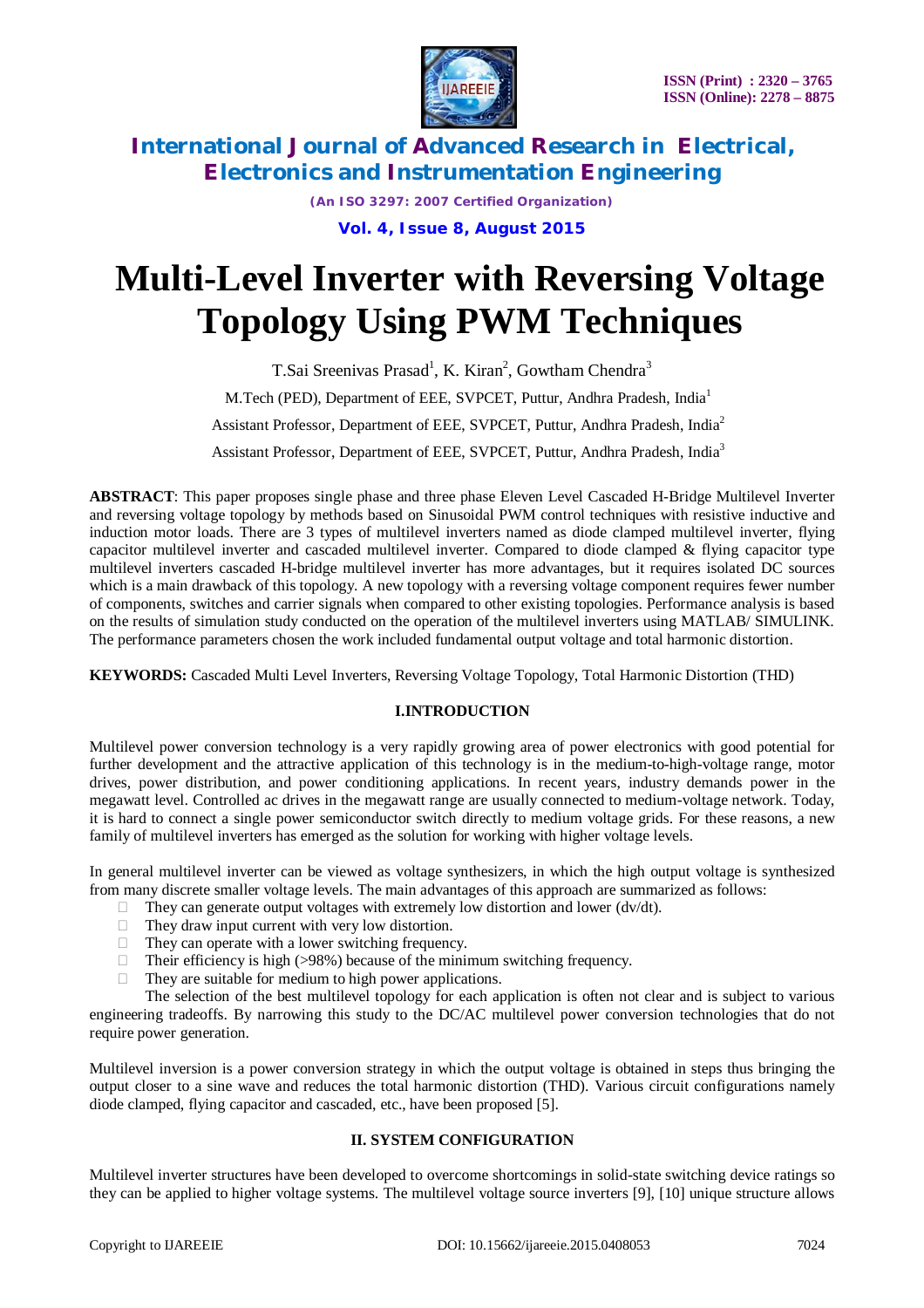

*(An ISO 3297: 2007 Certified Organization)*

# **Vol. 4, Issue 8, August 2015**

them to reach high voltages with low harmonics without the use of transformers. The general function of the multilevel inverter is to synthesize a desired ac voltage from several levels of dc voltages as shown in Figure 1. The comparison of components required for cascaded and reversing voltage topology per leg is given in the following table-1.



**Fig 1. Multilevel Concept for (a) Two Level (b) Three Level and (c) n- Level**

|  |  | Table 1: Component Requirements per Leg of Cascaded Multilevel Inverter and Reversing Voltage Topology |  |  |
|--|--|--------------------------------------------------------------------------------------------------------|--|--|
|--|--|--------------------------------------------------------------------------------------------------------|--|--|

| Multi level inverter configurations | <b>Cascaded inverter</b><br>(Per phase) | <b>Reversing voltage topology</b> |
|-------------------------------------|-----------------------------------------|-----------------------------------|
| Main switching Devices              | $2(m-1)$                                | $(m+3)$                           |
| Main diodes                         | $2(m-1)$                                | $(m+3)$                           |
| Clamping diodes                     |                                         |                                   |
| Dc bus capacitors                   | $(m-1)/2$                               | $(m-1)/2$                         |
| <b>Balancing Capacitors</b>         |                                         |                                   |

### **III. CASCADED H-BRIDGE INVERTER**

The cascade H-bridge inverter is a cascade of H-bridges, or H-bridges in a series configuration. A single H-bridge inverter and the output Waveform of Eleven-level cascaded Inverter is shown in figure 2. Figure 3 shows the basic power circuit of three phase cascaded H-bridge inverter for Eleven-level inverter respectively. An N level Cascaded H bridge inverter consists of series connected (N-1)/2 number of cells in each phase. Each cell consists of single phase H bridge inverter with separate dc source. There are four active devices in each cell and can produce three levels 0, Vdc/2 and –Vdc/2. To synthesize a multilevel waveform, the ac output of each of the different level H-bridge cells is connected in series and the phase voltage van is the sum of voltages of individual cells, van =  $v1 + v2 + v3 + \dots + v_N$ . For a three phase system, the output of these cascaded inverters can be connected either in star or delta configuration

According to three-phase theory, line voltage can be expressed in term of two phase voltages. For example, the potential between phase A and B is so-called  $V_{AB}$ , which can be written as follows:

 $V_{ab}=V_{an}-V_{bn}$ Where

Vab is line voltage Van is voltage of phase A with respect to point "n" Vbn is voltage of phase B with respect to point "n"

Theoretically, the maximum number of line voltage levels is 2m-1, where m is the number of phase voltage levels. The number of line voltage level depends on the modulation index and the given harmonics to be eliminated. The Elevenlevel cascaded inverter, can synthesize up to seventeen-level line voltage.

The advantages and disadvantages of cascaded H-bridge inverter is as follows: **Advantages**

- $\Box$  The series structure allows a scalable, modularized circuit layout and packaging since each bridge has the same structure.
- $\Box$  Requires the least number of components considering there are no extra clamping diodes or voltage balancing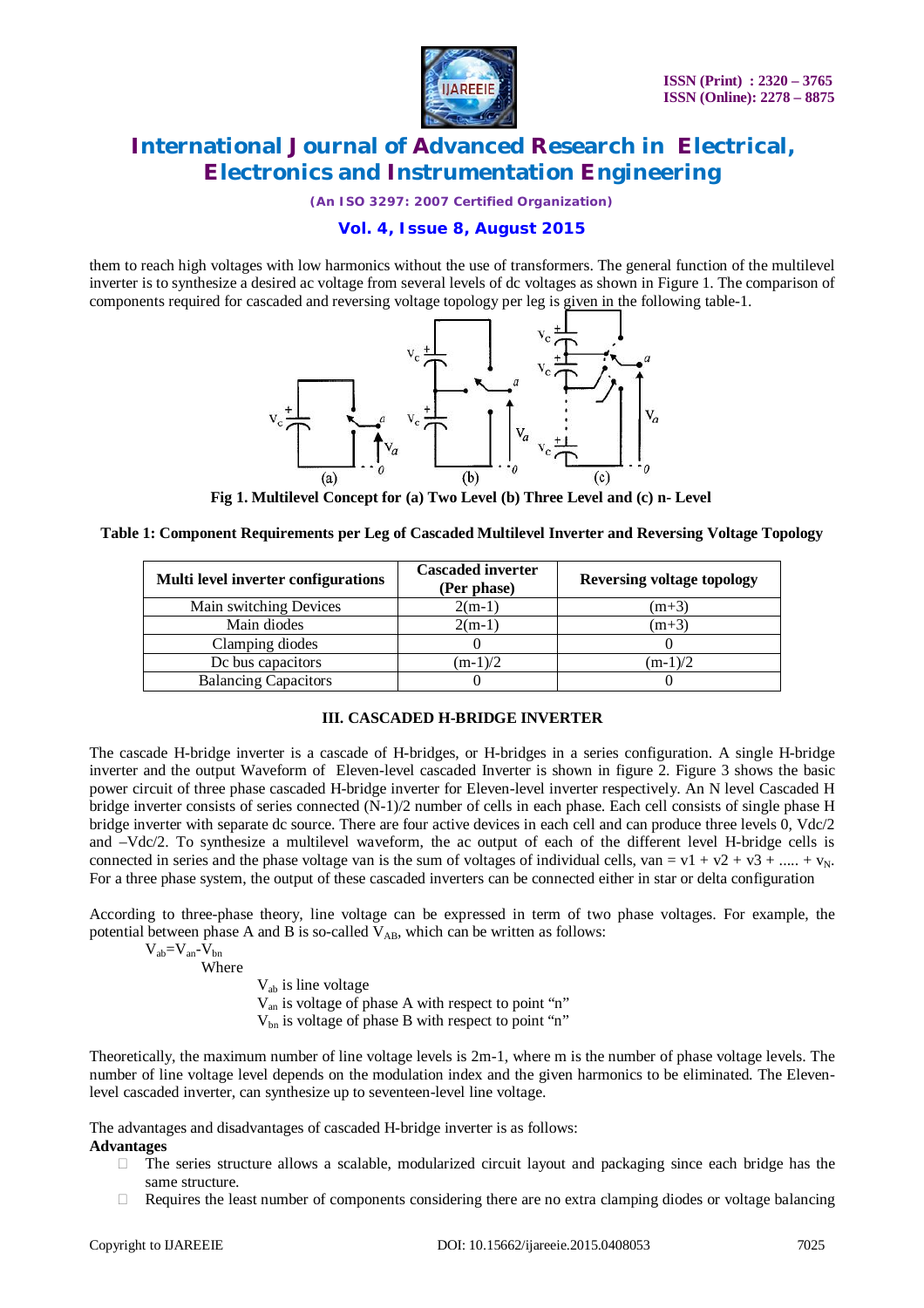

*(An ISO 3297: 2007 Certified Organization)*

# **Vol. 4, Issue 8, August 2015**

capacitors.

- $\Box$  Switching redundancy for inner voltage levels are possible because the phase voltage output is the sum of each bridges output.
- $\Box$  Potential of electric shock is reduced due to the separate DC sources.

#### **Dis-Advantages**

- $\Box$  Limited to certain applications where separate d.c sources are available.
- $\Box$  By increasing the number of levels in cascaded H-Bridge inverter, the components that are required is also increases.
- $\Box$  The PWM technique is also become complicated by increasing the number of levels

Reversing Voltage topology is used here to improve the multi-level performance by compensating the disadvantages already mentioned. Especially at higher levels this topology requires less number of components as compared to available inverters.

This topology requires less carrier signals and does not need balancing of the voltages.

#### **A. Single Phase Eleven Level Cascaded H-Bridge Inverter**



Fig 2. Configuration of Single-Phase Eleven Level H-Bridge Inverter for RL and Induction Motor Load and Output Wave form

| O/p Voltage    | S1             | S <sub>2</sub>    | S <sub>3</sub>   | S <sub>4</sub> | S <sub>5</sub> | <b>S6</b>        | S7               | S <sub>8</sub> | S <sub>9</sub> | <b>S10</b> | <b>S11</b>   | <b>S12</b>   | <b>S13</b> | <b>S14</b>        | <b>S15</b>   | <b>S16</b>       |
|----------------|----------------|-------------------|------------------|----------------|----------------|------------------|------------------|----------------|----------------|------------|--------------|--------------|------------|-------------------|--------------|------------------|
| 4Vdc           | 1              | $\overline{0}$    | $\boldsymbol{0}$ | 1              | $\mathbf{r}$   | $\overline{0}$   | $\boldsymbol{0}$ | 1              | 1              | $\theta$   | $\Omega$     | 1            | 1          | $\Omega$          | $\mathbf{0}$ | 1                |
| 3Vdc           | 1              | $\overline{0}$    | $\theta$         | 1              |                | $\boldsymbol{0}$ | $\boldsymbol{0}$ | 1              | 1              | $\theta$   | $\theta$     | 1            | $\Omega$   | $\Omega$          | 1            | 1                |
| 2Vdc           | 1              | $\overline{0}$    | $\mathbf{0}$     | 1              |                | $\overline{0}$   | $\boldsymbol{0}$ | 1              | $\Omega$       | $\theta$   | 1            | 1            | $\theta$   | $\theta$          | 1            | 1                |
| Vdc            | 1              | $\overline{0}$    | $\mathbf{0}$     | 1              | $\mathbf{0}$   | $\overline{0}$   | 1<br>1           | 1<br>1         | $\theta$       | $\theta$   | 1            | 1            | $\Omega$   | $\overline{0}$    | 1            | 1                |
| $\overline{0}$ | 1              | $\overline{0}$    | 1                | $\Omega$       |                | $\theta$         | $\bf{l}$         | $\theta$       | 1              | $\theta$   | 1            | $\Omega$     | 1          | $\Omega$          | 1            | $\theta$         |
| $-Vdc$         | $\theta$       | 1<br>$\mathbf{r}$ | 1                | $\Omega$       |                | 1                | $\Omega$         | $\theta$       | 1              | 1          | $\Omega$     | $\theta$     | 1          | 1.                | $\theta$     | $\mathbf{0}$     |
| $-2Vdc$        | $\overline{0}$ | 1<br>$\mathbf{r}$ | 1                | $\Omega$       | $\mathbf{0}$   | 1                | 1<br>T           | $\theta$       | 1              | 1<br>1     | $\mathbf{0}$ | $\mathbf{0}$ | 1          | 1.                | $\theta$     | $\mathbf{0}$     |
| $-3Vdc$        | $\theta$       | 1<br>$\bf{l}$     | 1                | $\Omega$       | $\theta$       | 1                | 1                | $\theta$       | $\Omega$       | 1          | 1            | $\Omega$     | 1          | 1<br>$\mathbf{I}$ | $\mathbf{0}$ | $\mathbf{0}$     |
| $-4Vdc$        | $\overline{0}$ | T                 |                  | $\theta$       | $\theta$       | 1                | T                | $\theta$       | $\theta$       | T          | 1            | $\mathbf{0}$ | $\theta$   |                   | 1<br>1       | $\boldsymbol{0}$ |

Table 2: Switching States for Eleven Level Cascaded H-Bridge Inverter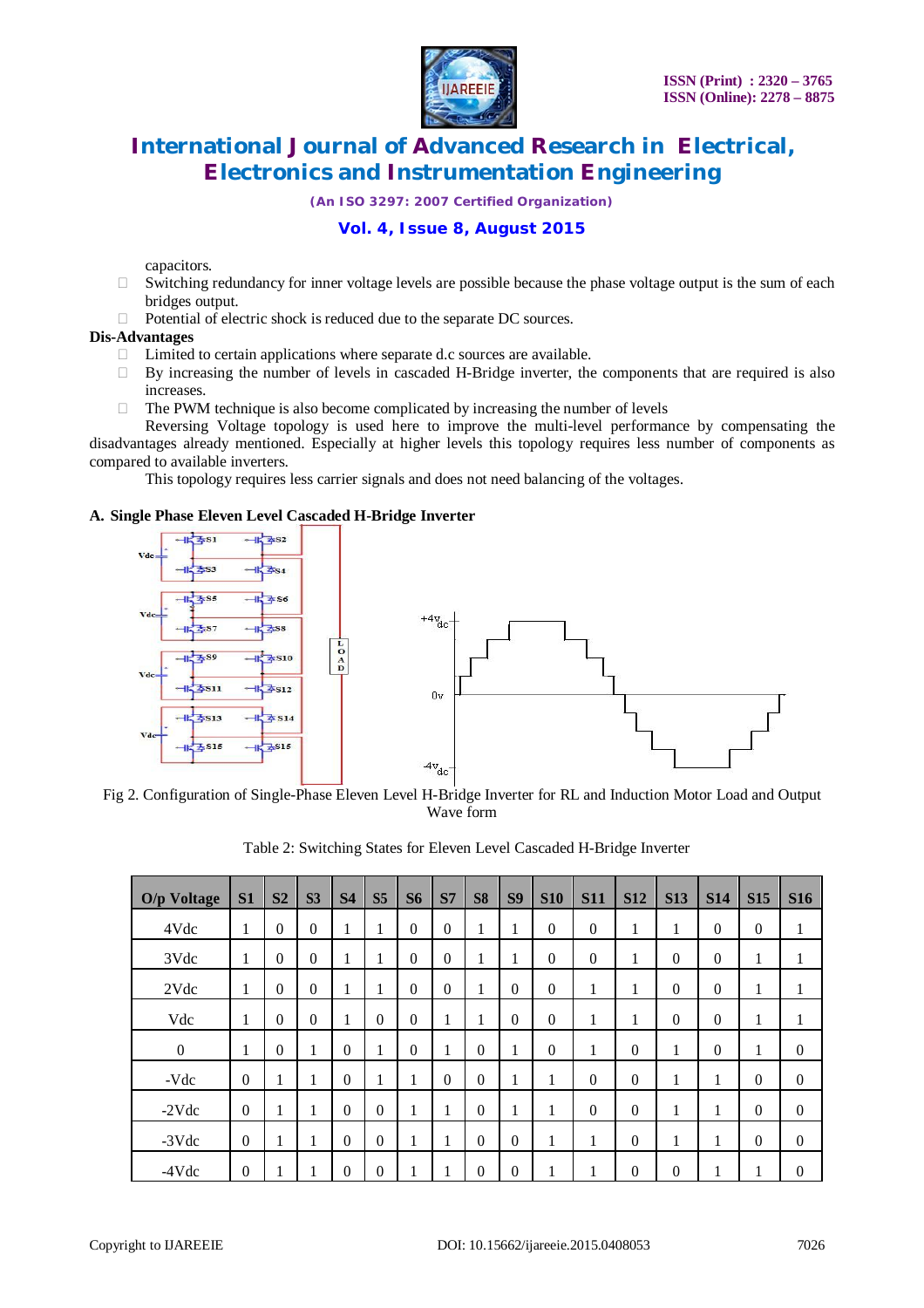

*(An ISO 3297: 2007 Certified Organization)*

# **Vol. 4, Issue 8, August 2015**

# **IV. MULTILEVEL INVERTER USING REVERSING VOLTAGE TOPOLOGY**



Fig 3. Block Diagram of Multilevel Inverter Using Reversing Voltage Topology

The Reversing Voltage topology for Eleven level is depicted in figure 5. This topology is a hybrid multilevel topology which separates the output voltage into two parts. One part is named level generation part and is responsible for level generating in positive polarity. This part requires high frequency switches to generate the required levels. The switches in this part should have high-switching-frequency capability. The other part is called polarity generation and is responsible for generating the polarity of the output voltage, which is the low-frequency part operating at line frequency.



Fig 4. Configuration of Single Phase and Three phase Eleven-Level Inverter Using Reversing Voltage Topology

| Table 3: Switching States for Eleven Level Inverter Using Reversing Voltage Topology |  |  |
|--------------------------------------------------------------------------------------|--|--|
|--------------------------------------------------------------------------------------|--|--|

| <b>Output Voltage</b> | S <sub>1</sub> | S <sub>2</sub> | S <sub>3</sub> | S <sub>4</sub> | S <sub>5</sub> | S6 | S <sub>7</sub> | <b>S8</b> | <b>S9</b> | <b>S10</b> | <b>S11</b> | <b>S12</b> |
|-----------------------|----------------|----------------|----------------|----------------|----------------|----|----------------|-----------|-----------|------------|------------|------------|
| 4Vdc                  |                | 0              | 0              | $\theta$       | $\overline{0}$ |    | 0              | $\Omega$  | ı.        |            | $\theta$   |            |
| 3Vdc                  | 0              |                | 0              | $\theta$       | $\theta$       |    |                | $\theta$  |           |            | $\theta$   |            |
| 2Vdc                  | 0              |                |                | $\theta$       | 0              |    | $\theta$       |           |           |            | $\Omega$   |            |
| 1Vdc                  | 0              |                | ш              |                | $\theta$       |    | $\theta$       | $\theta$  |           |            |            | $\theta$   |
| 0Vdc                  | 0              |                |                |                |                | 0  | $\theta$       | $\theta$  |           |            |            | $\Omega$   |
| $-1$ Vdc              | 0              |                |                |                | $\theta$       |    | 0              | $\Omega$  | $\theta$  |            |            | $\theta$   |
| $-2Vdc$               | 0              |                |                | $\theta$       | $\theta$       |    | $\theta$       |           | $\theta$  |            |            | $\theta$   |
| $-3Vdc$               | 0              |                | 0              | $\Omega$       | $\theta$       |    |                | $\theta$  | $\theta$  |            |            | $\Omega$   |
| $-4Vdc$               |                | 0              | 0              | 0              | 0              |    |                | 0         | $\theta$  |            |            | $\Omega$   |

### **V. CARRIER BASED PWM METHODS**

The natural sampling techniques for a multilevel inverter are categorized into two and they are:

- Single-Carrier SPWM (SCSPWM)
- Sub-Harmonic PWM (SHPWM)

Sub-Harmonic PWM is an exclusive control strategy for Multilevel inverters and has further classifications.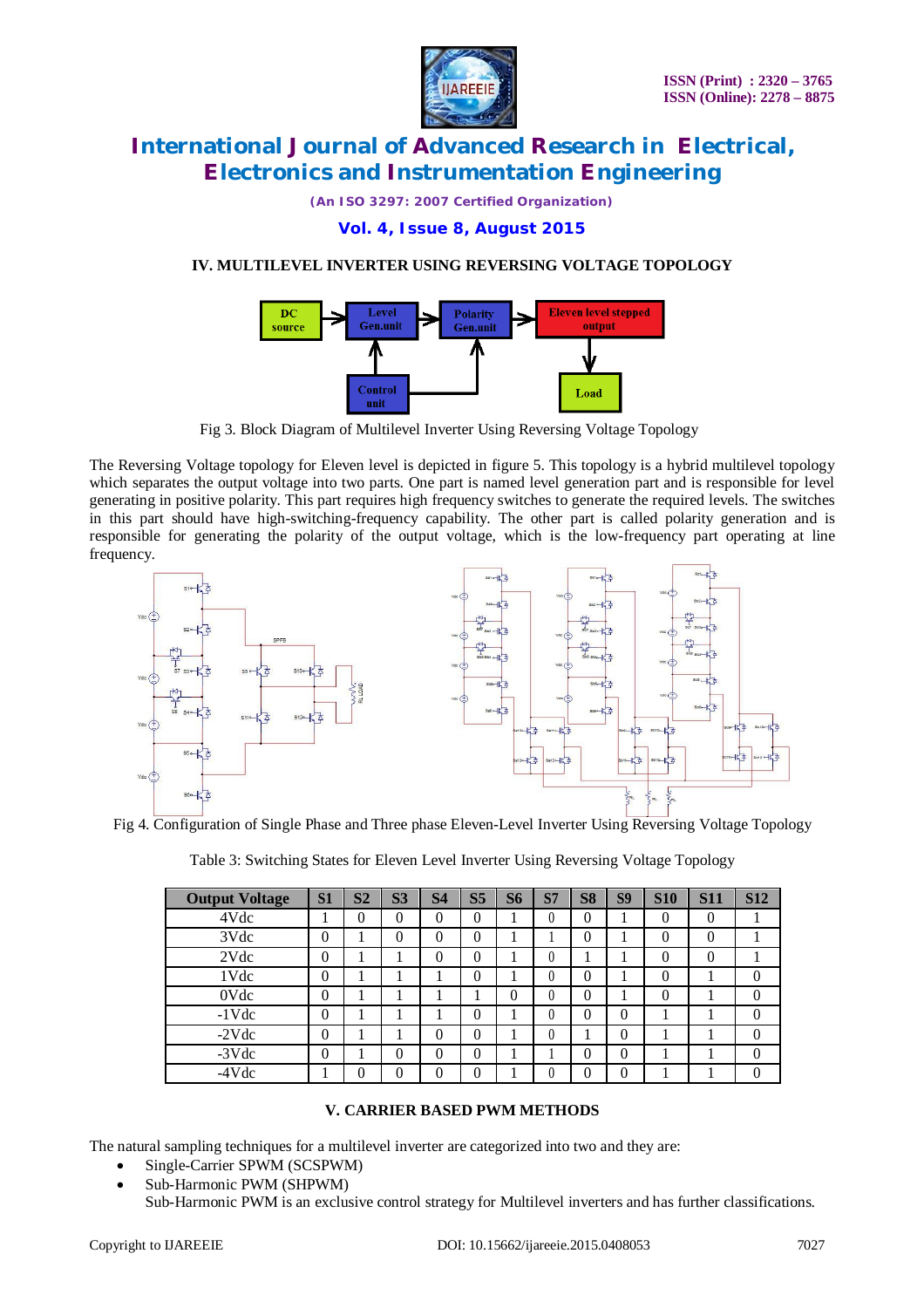

*(An ISO 3297: 2007 Certified Organization)*

# **Vol. 4, Issue 8, August 2015**

They are

#### **Carrier Disposition PWM Methods**

- Alternative Phase Opposition Disposition (APOD)
- Phase Opposition Disposition (POD**)**
- Phase Disposition (PD)

#### **A. Alternate Phase Opposition Disposition(APOD)**

The third member of the carriers" disposition group is known as Alternative Phase Opposition Disposition (APOD) method. Each carrier of this method is phase shifted by 180 degrees from its adjacent one. It should be noted that POD and APOD methods are exactly the same for a 3-level Inverter.

This method gives almost the same results as the POD method. The major differences are the larger amount of third order harmonics which is not important because of their cancellation in line voltages. Thus, this method results in a better THD for line voltages when comparing to the POD method. The carrier waveforms of this method are illustrated in Figure 5.



#### **B. Phase Opposition Disposition (POD)**

The Phase Opposition Disposition (POD) method, having the carriers above the zero line of reference voltage out of phase with those of below this line by 180 degrees as shown in Figure 6 is one another of the carriers" disposition group. Compared to the PD method, this method has better results from the viewpoint of harmonic performances in lower modulation indices. In POD method, there is no harmonic at the carrier frequency and its multiples and the dispersion of harmonics occurs around them



#### **C. Phase Disposition**

If all carriers are selected with the same phase, the method is known as Phase Disposition (PD) method. It is generally accepted that this method gives rise to the lowest harmonic distortion in higher modulation indices when compared to other disposition methods. This method is also well applicable to cascade inverters. The waveform of carriers of this method is illustrated in Figure 7.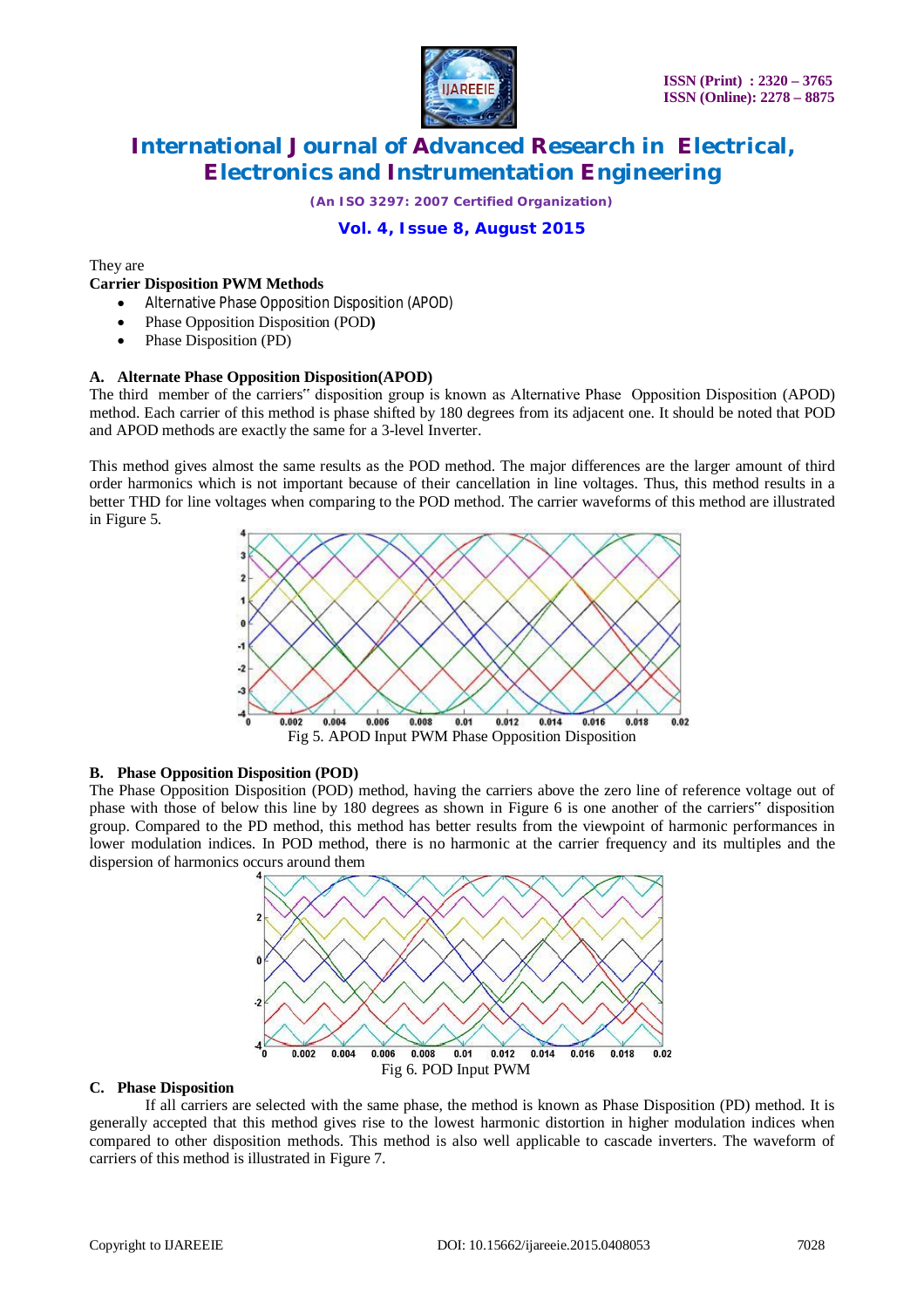

*(An ISO 3297: 2007 Certified Organization)*

**Vol. 4, Issue 8, August 2015**



# **VI. SIMULATION RESULTS**

**A. Single phase Cascaded H-Bridge Inverter for RL**

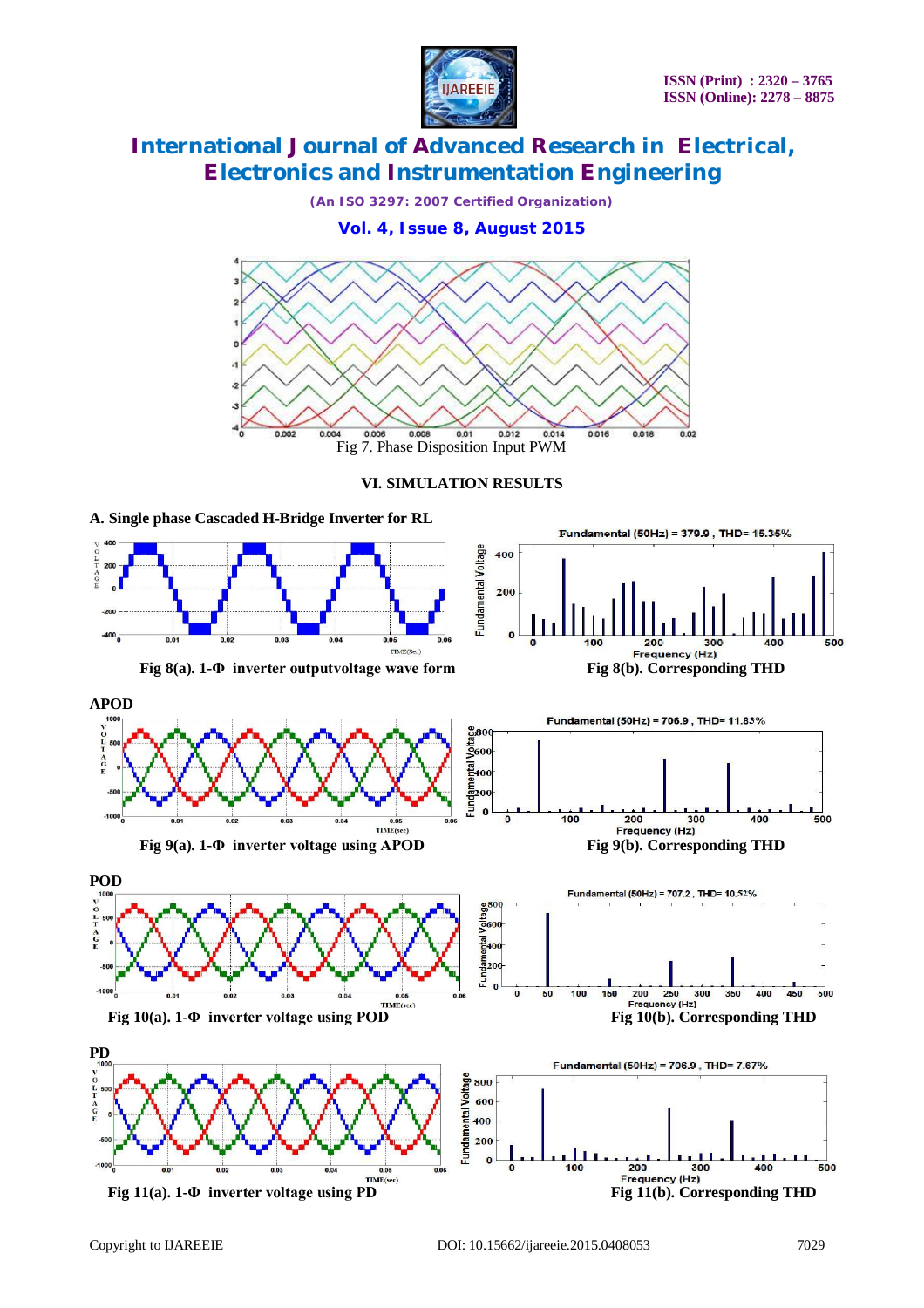

*(An ISO 3297: 2007 Certified Organization)*

### **Vol. 4, Issue 8, August 2015**

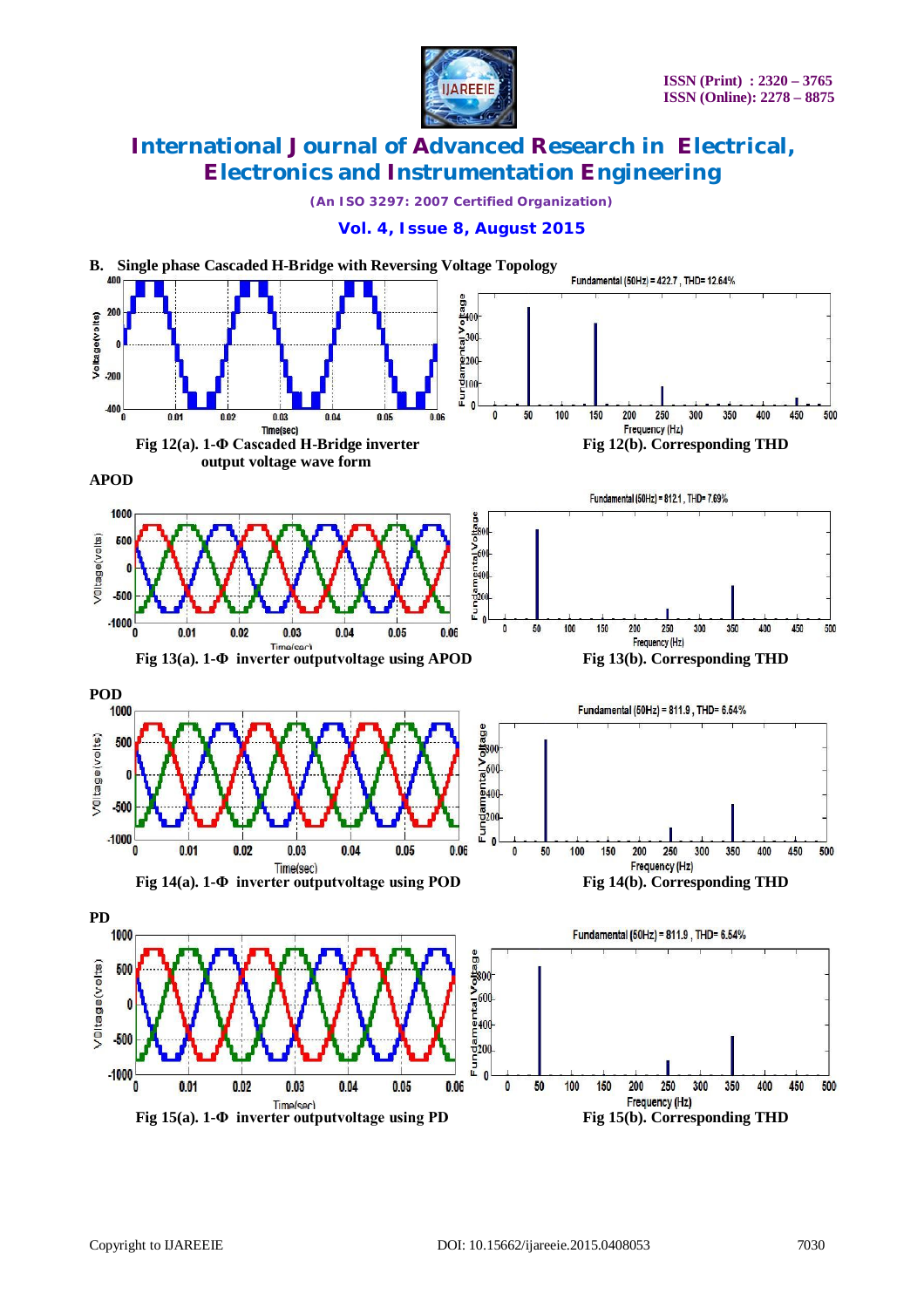

*(An ISO 3297: 2007 Certified Organization)*

### **Vol. 4, Issue 8, August 2015**

#### **VII. COMPARISON OF RESULTS FOR PROPOSED PWM METHODS**

#### **Table 4: Results Comparison between Cascaded and Reversing Voltage Topology**

| <b>PWM Technique</b> | <b>Cascaded H-Bridge</b><br>Inverter (THD%)<br>(RL Load) | <b>Reversing Voltage</b><br>Topology (THD%)<br>(RL Load) |  |  |  |
|----------------------|----------------------------------------------------------|----------------------------------------------------------|--|--|--|
| APOD (3-phase)       | 11.83                                                    | 7.69                                                     |  |  |  |
| POD (3-phase)        | 10.52                                                    | 6.54                                                     |  |  |  |
| PD (3-phase)         | 7.67                                                     | 6.54                                                     |  |  |  |
| Single Phase(PD)     | 15.35                                                    | 12.64                                                    |  |  |  |

The experimental verification of this scheme is carried out on R-L load, single-phase and three-phase. Figure 8 to 15 shows the performance of the Eleven-level inverter on R-L load for cascaded and reversing topology. Seven levels are clearly observed in figure 8 and in remaining figures seventeen levels corresponding to line voltages are also clearly observed. For reversing topology POD technique is same as PD because it has only positive carriers i.e., above zero line. The value of parameters used are  $R=400 \Omega$  and  $L=20 \text{ mH}$ . If we decrease the L value in the RL load then the THD also decreases.

#### **VIII. CONCLUSIONS**

Here a Reversing Voltage topology is used which has superior characteristics over traditional topologies in terms of required components as switches, voltage balancing, control requirements and reliability. By comparing the results of both topologies, concluded that the harmonic spectrum for reversing voltage topology is good when compared to that of the cascaded H-Bridge inverter with resistive-Inductive and induction motor loads, and also shows better THD for Phase Disposition PWM technique when compared with existing PWM techniques

#### **REFERENCES**

- 1. Hemant Joshi and P. N. Tekwani, IEEE "Multi-level Inverter for Induction Motor Drives: Implementation using Reversing Voltage Topology", 2010.
- 2. Ehsan Najafi and Abdul Halim Mohamed Yatim, Senior Member, IEEE Members."Design and Implementation of a New Multilevel Inverter Topology", VOL. 59, NO. 11, NOVEMBER 2012**.**
- 3. Mahrous Ahmed, *Maha G. Elsheikh, Mahmoud A. Sayed, and Mohamed Orabi,* IEEE member "Single-Phase Five-Level Inverter with Less Number of Power Elements for Grid Connection", 2012.
- 4. Xuefeng Hu, Chunying Gong, Xiaolan, Chen xin, Jiayan Zhang,"Analysis of Topology and PWM Strategy for A New Multiple Input and Multilevel Inverter"2010.
- 5. Rokan Ali Ahmed, Hew Wooi Ping, S. Mekhilef ,"New multilevel inverter topology with minimum number of switches"2010
- 6. Gui-Jia Su, "Multilevel DC Link Inverter", IAS 2004.
- 7. Leon M. Tolbert, Thomas G. Habetler, "Novel Multilevel Inverter Carrier-Based PWM Methods", 1998 IEEE.
- 8. X.Yun, Y.Zou, X. Liu, and Y. He, "A novel composite cascade multilevel converter," in Proc. 33rd IEEE IECON, 2007, pp. 1799–1804.
- 9. S.A. Gonzalez, M. I. Valla, and C. F. Christiansen, "Analysis of a cascade asymmetric topology for multilevel converters," in Proc. IEEE ISIE, 2007, pp.1027–1032.

10. M. Malinowski, K. Gopal Kumar, J. Rodriguez, and M. A. Pérez, "A survey on cascaded multilevel inverters," IEEE Trans. Ind. Electron., vol. 57, no. 7, pp. 2197– 2206, Jul. 2010.

11. M.H. Rashid, "Power Electronics Handbook", Elseiver Press, 2003.3. JohnD. Lenk, "Simplified Design of Switching Power Supplies", Butterworth-Heinemann,1995.

#### **BIOGRAPHY**

**T. SAI SREENIVAS PRASAD** He received the B.Tech (Electrical and Electronics Engineering) degree from the Jawaharlal Nehru Technological University, Anantapur in 2012 and pursuing the M.Tech (Power Electronics and Drives) from Jawaharlal Nehru Technological University, Anantapur. His area of interest in the field of power electronic converters and Electric Drives.